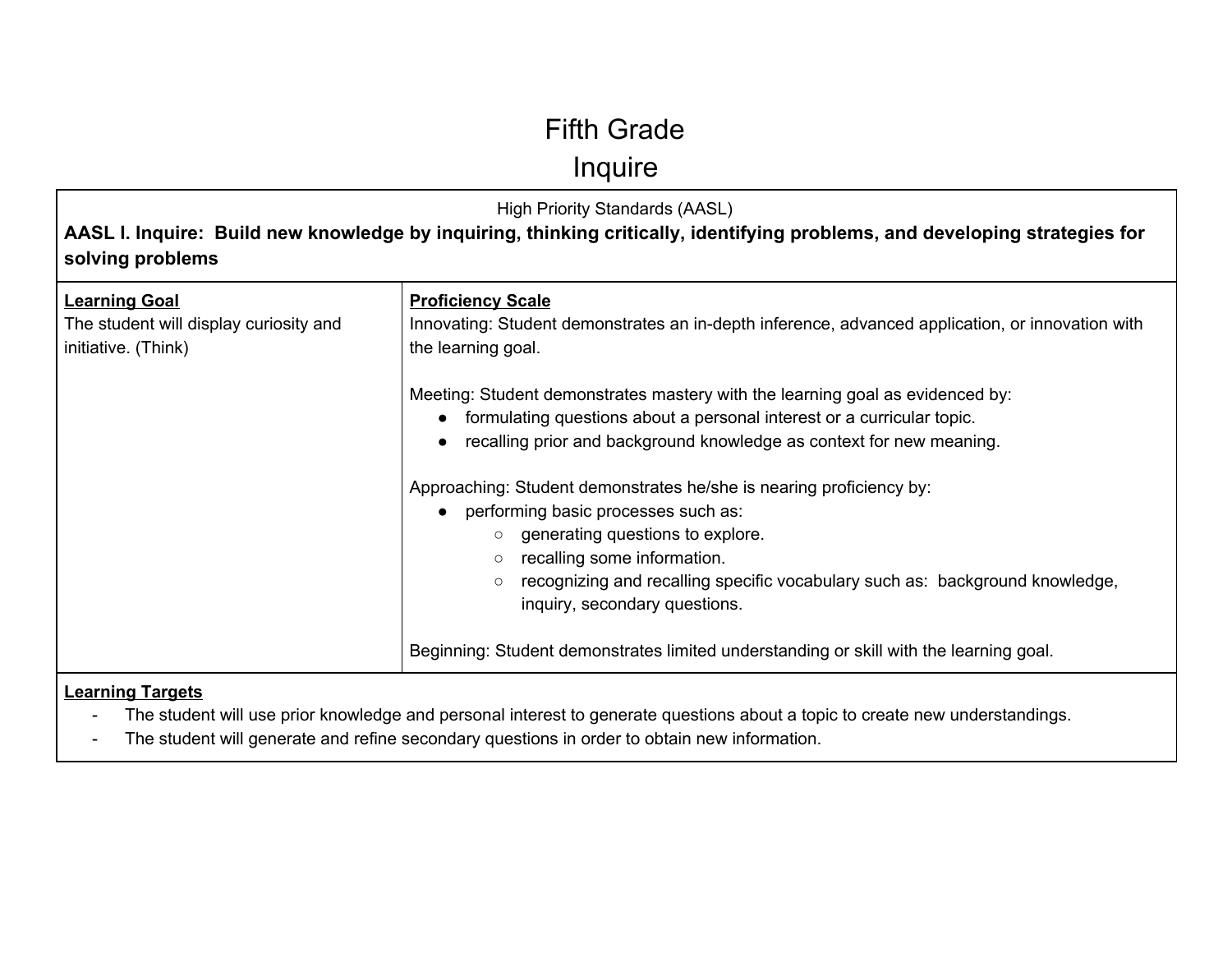## High Priority Standards (AASL) **AASL I. Inquire: Build new knowledge by inquiring, thinking critically, identifying problems, and developing strategies for solving problems**

| <b>Learning Goal</b><br>The student will engage with new<br>knowledge following a process. (Create) | <b>Proficiency Scale</b><br>Innovating: Student demonstrates an in-depth inference, advanced application, or innovation with<br>the learning goal.                                                                                                                                                                                                 |
|-----------------------------------------------------------------------------------------------------|----------------------------------------------------------------------------------------------------------------------------------------------------------------------------------------------------------------------------------------------------------------------------------------------------------------------------------------------------|
|                                                                                                     | Meeting: Student demonstrates mastery with the learning goal as evidenced by:<br>using evidence to investigate questions.<br>deciding and implementing a plan to fill knowledge gaps.<br>generating products that illustrate learning.                                                                                                             |
|                                                                                                     | Approaching: Student demonstrates he/she is nearing proficiency by:<br>performing basic processes such as:<br>using some evidence to investigate questions.<br>$\circ$<br>generate a product.<br>$\circ$<br>recognizing and recalling specific vocabulary such as: database, evidence,<br>$\circ$<br>investigate, learning plan, product, sources. |
|                                                                                                     | Beginning: Student demonstrates limited understanding or skill with the learning goal.                                                                                                                                                                                                                                                             |
| <b>Learning Targets</b>                                                                             |                                                                                                                                                                                                                                                                                                                                                    |

- The student will create and refine a product based on research findings on a given topic.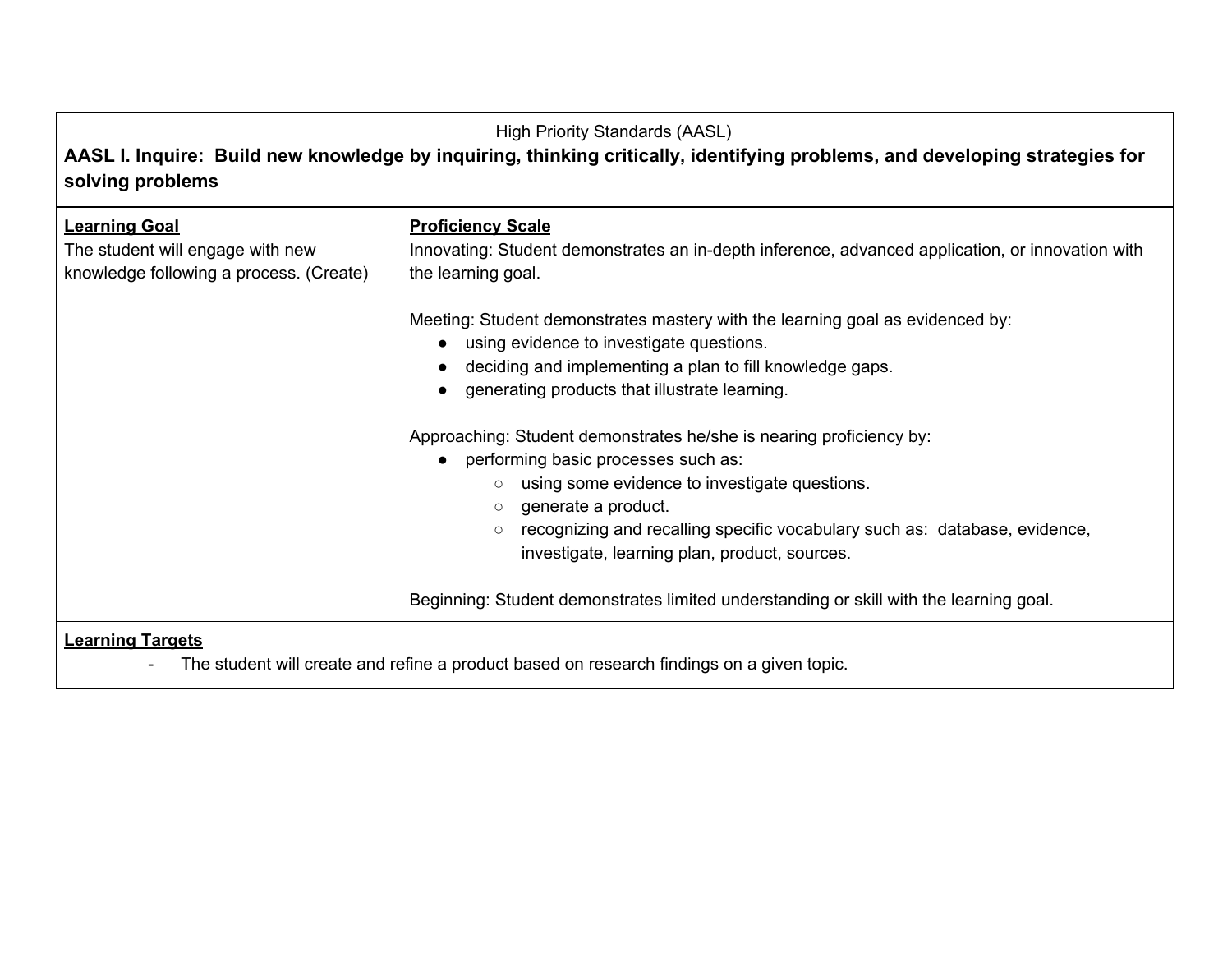**AASL I. Inquire: Build new knowledge by inquiring, thinking critically, identifying problems, and developing strategies for solving problems**

| <b>Learning Goal</b><br>The student will adapt, communicate, and<br>exchange learning, products with others.<br>(Share) | <b>Proficiency Scale</b><br>Innovating: Student demonstrates an in-depth inference, advanced application, or innovation with<br>the learning goal.                                                                                                                                         |
|-------------------------------------------------------------------------------------------------------------------------|--------------------------------------------------------------------------------------------------------------------------------------------------------------------------------------------------------------------------------------------------------------------------------------------|
|                                                                                                                         | Meeting: Student demonstrates mastery with the learning goal as evidenced by:                                                                                                                                                                                                              |
|                                                                                                                         | interacting with content presented by others.                                                                                                                                                                                                                                              |
|                                                                                                                         | providing constructive feedback to improve.                                                                                                                                                                                                                                                |
|                                                                                                                         | acting on feedback to improve.                                                                                                                                                                                                                                                             |
|                                                                                                                         | sharing products with an authentic audience.                                                                                                                                                                                                                                               |
|                                                                                                                         | Approaching: Student demonstrates he/she is nearing proficiency by:<br>performing basic processes such as:<br>$\circ$ attending to content presented by others.<br>recognizing and recalling specific vocabulary such as: authentic audience,<br>$\circ$<br>constructive feedback, revise. |
|                                                                                                                         | Beginning: Student demonstrates limited understanding or skill with the learning goal.                                                                                                                                                                                                     |
| Learning Targets                                                                                                        |                                                                                                                                                                                                                                                                                            |

- The student will share and present findings to a group and provide feedback.
- The student will make changes based on feedback.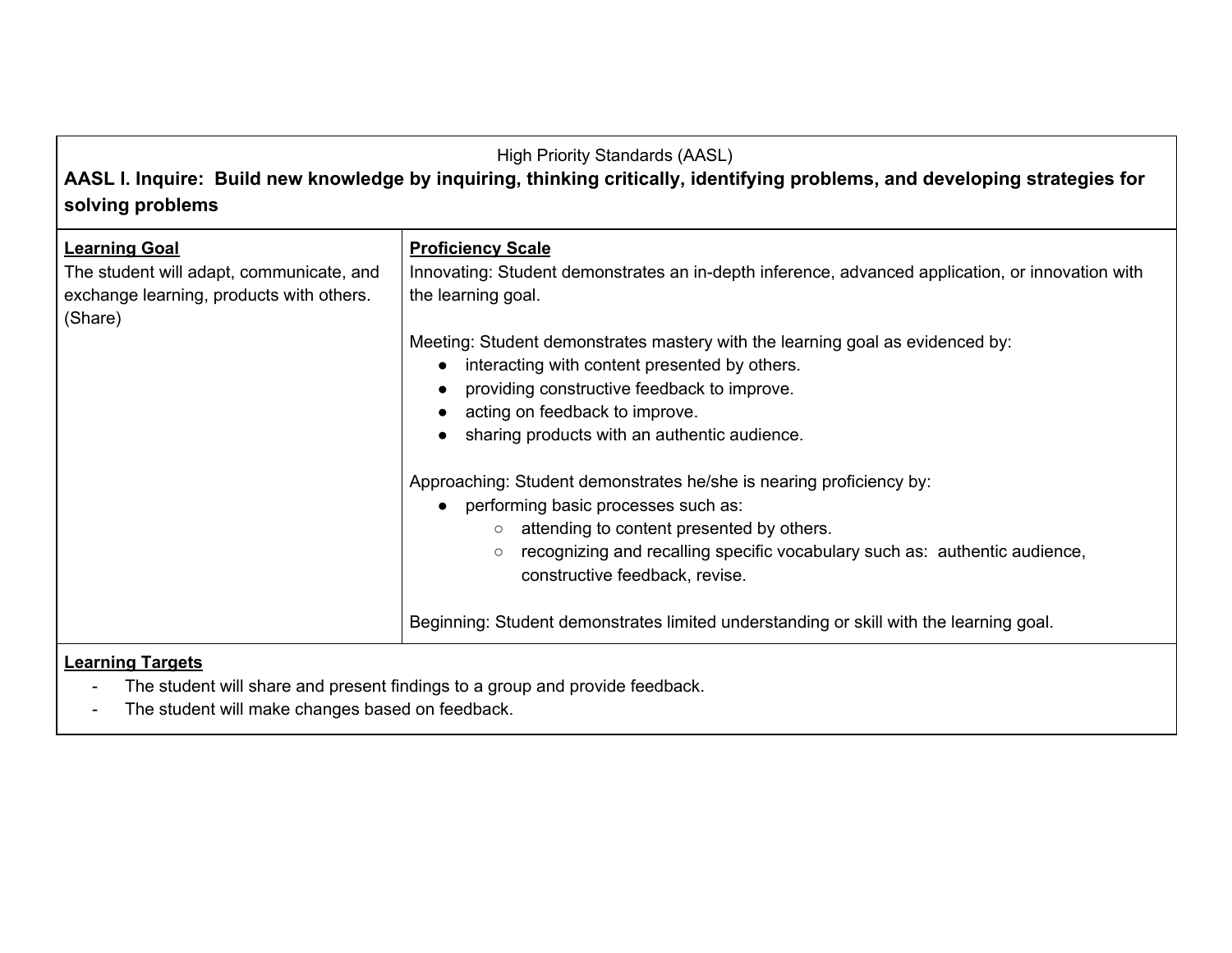## Fifth Grade **Curate**

High Priority Standards (AASL)

**AASL IV. Curate: Make meaning for oneself and others by collecting, organizing, and sharing resources of personal relevance**

| <b>Learning Goal</b><br>The student will act on an information<br>need. (Think)                 | <b>Proficiency Scale</b><br>Innovating: Student demonstrates an in-depth inference, advanced application, or innovation with<br>the learning goal                                                                                                                                                                                                                                                         |
|-------------------------------------------------------------------------------------------------|-----------------------------------------------------------------------------------------------------------------------------------------------------------------------------------------------------------------------------------------------------------------------------------------------------------------------------------------------------------------------------------------------------------|
|                                                                                                 | Meeting: Student demonstrates mastery with the learning goal as evidenced by:<br>determining the need to gather information.<br>identifying possible sources of information.<br>making critical choices about information sources to use.                                                                                                                                                                 |
|                                                                                                 | Approaching: Student demonstrates he/she is nearing proficiency by:<br>performing basic processes such as:<br>determining the need to gather information.<br>$\circ$<br>recognizing and recalling specific vocabulary such as: biographical sources,<br>$\circ$<br>browsable nonfiction, Dewey Decimal System, genre, library catalog, narrative<br>nonfiction, online resources, traditional nonfiction. |
|                                                                                                 | Beginning: Student demonstrates limited understanding or skill with the learning goal.                                                                                                                                                                                                                                                                                                                    |
| <b>Learning Targets</b><br>The student will be able to identify appropriate information sources |                                                                                                                                                                                                                                                                                                                                                                                                           |

- The student will be able to identify appropriate information sources.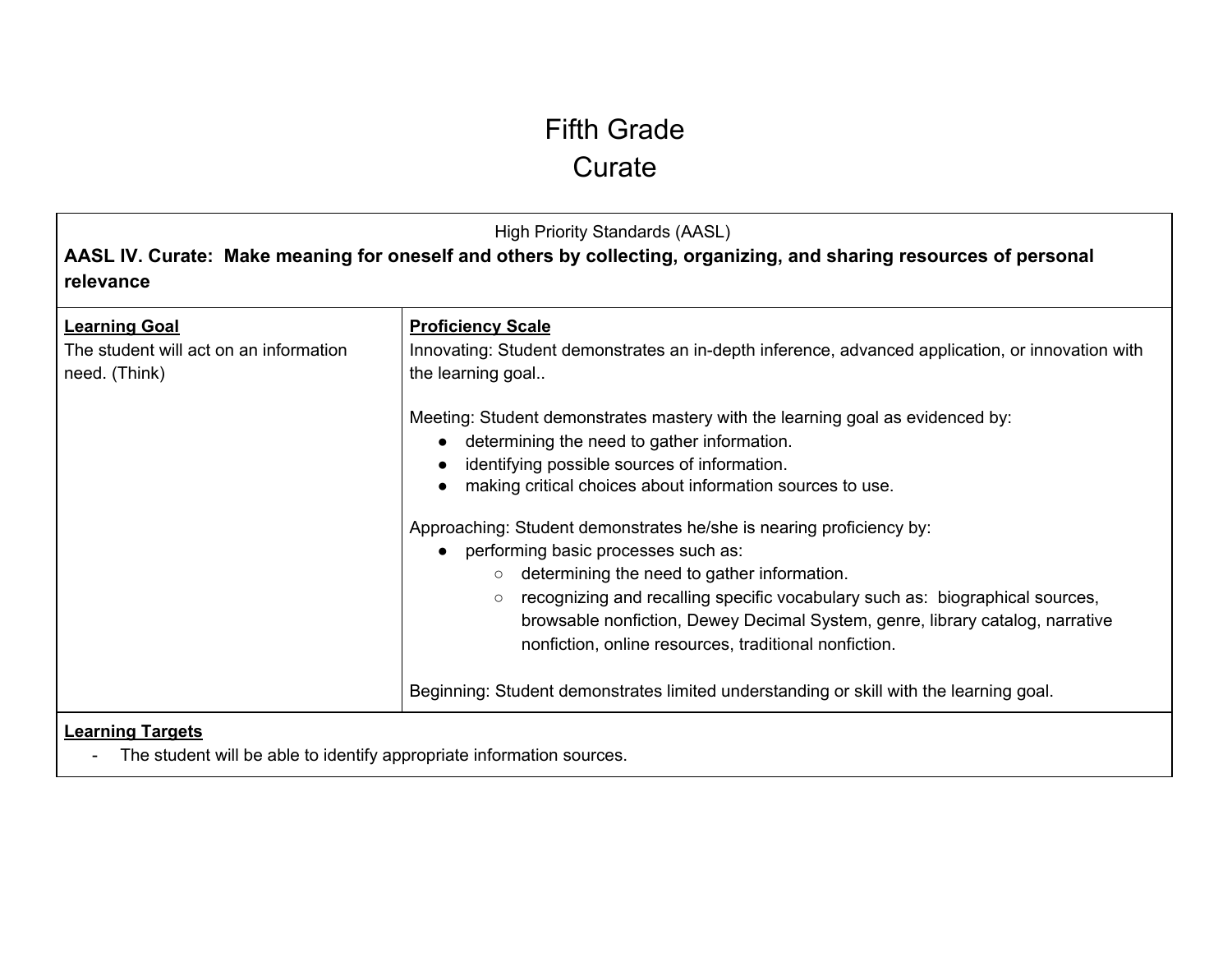**AASL IV. Curate: Make meaning for oneself and others by collecting, organizing, and sharing resources of personal relevance**

| <b>Learning Goal</b><br>The student will gather information<br>appropriate to the task. (Create)                                                                  | <b>Proficiency Scale</b><br>Innovating: Student demonstrates an in-depth inference, advanced application, or innovation with<br>the learning goal.                                                                                                                                                                                            |
|-------------------------------------------------------------------------------------------------------------------------------------------------------------------|-----------------------------------------------------------------------------------------------------------------------------------------------------------------------------------------------------------------------------------------------------------------------------------------------------------------------------------------------|
|                                                                                                                                                                   | Meeting: Student demonstrates mastery with the learning goal as evidenced by:<br>• seeking a variety of sources.<br>collecting information representing diverse perspectives.<br>systematically questioning and assessing the validity and accuracy of information.<br>organizing information by priority, topic, or other systematic scheme. |
|                                                                                                                                                                   | Approaching: Student demonstrates he/she is nearing proficiency by:<br>• organizing information by topic with a graphic organizer.<br>recognizing and recalling specific vocabulary such as: accuracy, assess, author's<br>$\circ$<br>purpose, copyright date, reliable source.                                                               |
|                                                                                                                                                                   | Beginning: Student demonstrates limited understanding or skill with the learning goal.                                                                                                                                                                                                                                                        |
| <b>Learning Targets</b><br>The student will be able to gather multiple non-fiction sources including the WorldBook Online, other subscription databases, and text |                                                                                                                                                                                                                                                                                                                                               |

- The student will be able to gather multiple non-fiction sources including the WorldBook Online, other subscription databases, and text sources.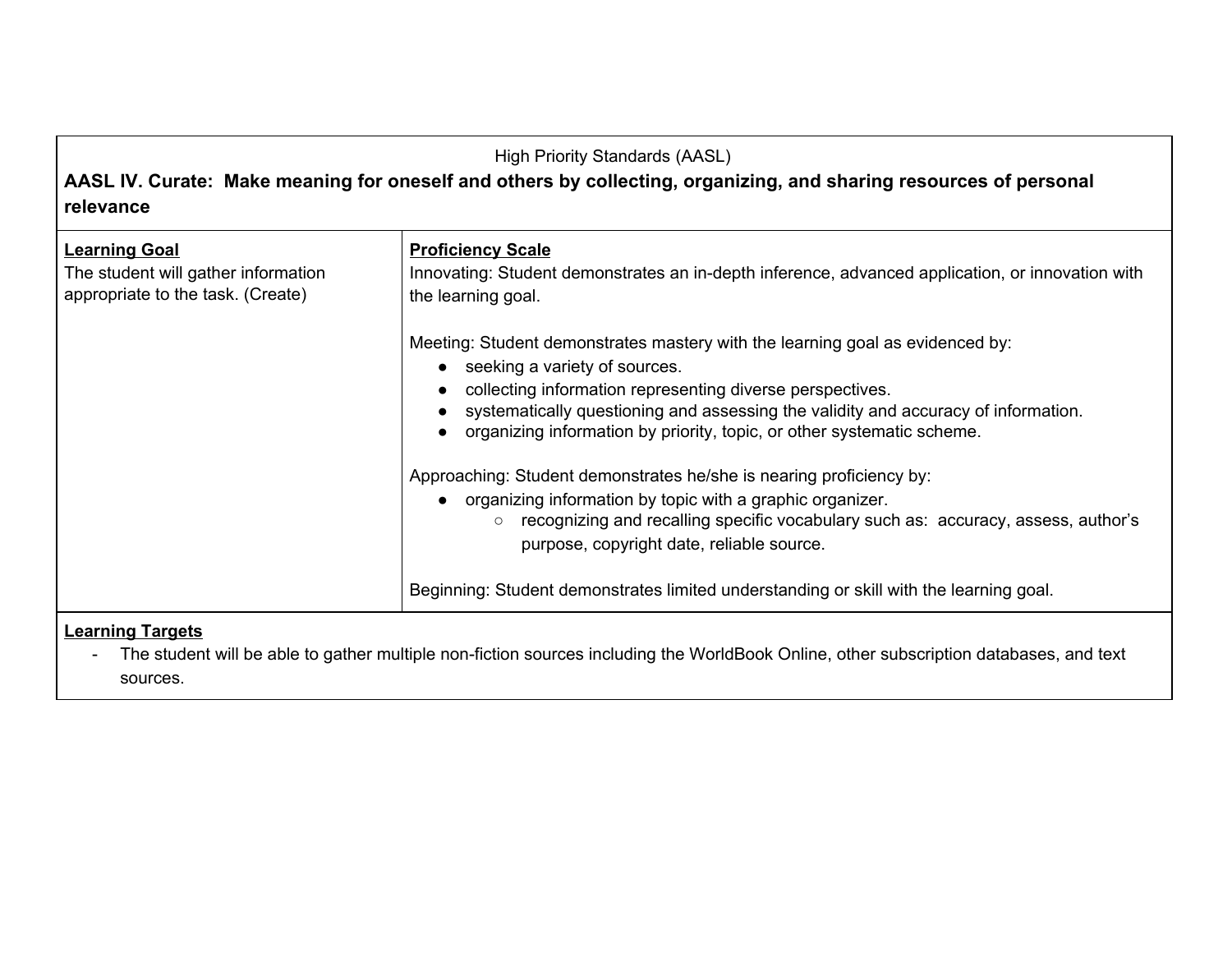### **AASL IV. Curate: Make meaning for oneself and others by collecting, organizing, and sharing resources of personal relevance**

| <b>Learning Goal</b><br>The student will exchange information<br>resources within and beyond their learning<br>community. (Share) | <b>Proficiency Scale</b><br>Innovating: Student demonstrates an in-depth inference, advanced application, or innovation with<br>the learning goal.<br>Meeting: Student demonstrates mastery with the learning goal as evidenced by:                                                                                    |
|-----------------------------------------------------------------------------------------------------------------------------------|------------------------------------------------------------------------------------------------------------------------------------------------------------------------------------------------------------------------------------------------------------------------------------------------------------------------|
|                                                                                                                                   | accessing and evaluating collaboratively constructed information sites.<br>contributing to collaboratively constructed information sites by ethically using and<br>reproducing others' work.<br>joining with others to compare and contrast information derived from collaboratively<br>constructed information sites. |
|                                                                                                                                   | Approaching: Student demonstrates he/she is nearing proficiency by<br>performing basic processes such as:<br>$\circ$ sharing information.<br>recognizing and recalling specific vocabulary such as: blog, collaborate, compare,<br>$\circ$<br>contrast, digital platform, ethical, podcast, video, website.            |
|                                                                                                                                   | Beginning: Student demonstrates limited understanding or skill with the learning goal.                                                                                                                                                                                                                                 |

- The student will be able to contribute, compare, and contrast information with others on an information site.
- The student will be able to evaluate information sources.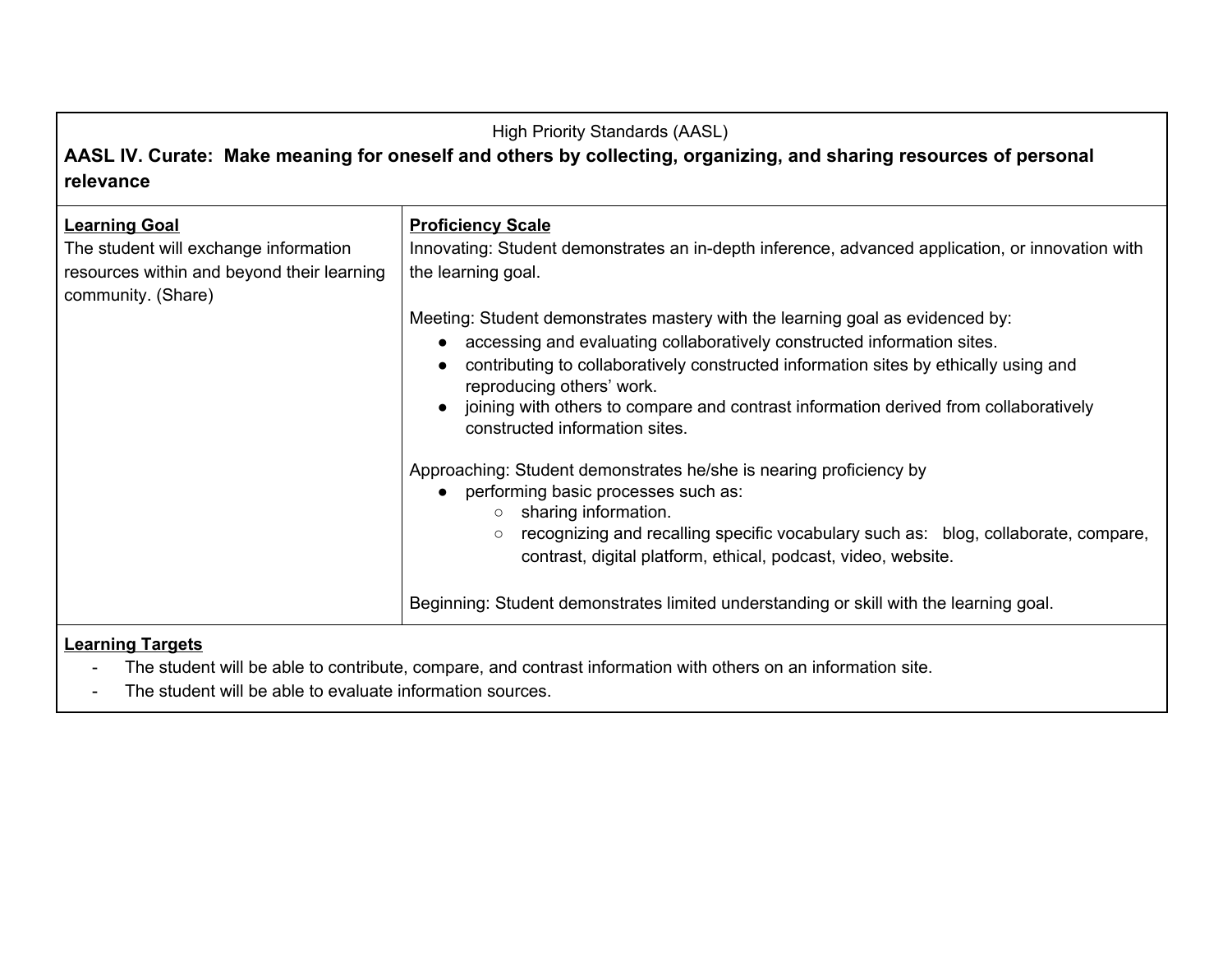# Fifth Grade Explore

| <b>High Priority Standards (AASL)</b><br>AASL V. Explore: Discover and innovate in a growth mindset developed through experience and reflection. |                                                                                                                                                                                                                                                                                                                                                                                                                                                                         |
|--------------------------------------------------------------------------------------------------------------------------------------------------|-------------------------------------------------------------------------------------------------------------------------------------------------------------------------------------------------------------------------------------------------------------------------------------------------------------------------------------------------------------------------------------------------------------------------------------------------------------------------|
| <b>Learning Goal</b><br>The student will develop and satisfy<br>personal curiosity. (Think)                                                      | <b>Proficiency Scale</b><br>Innovating: Student demonstrates an in-depth inference, advanced application, or innovation with<br>the learning goal.<br>Meeting: Student demonstrates mastery with the learning goal as evidenced by:<br>reading widely and deeply in multiple formats and write and create for a variety of purposes.<br>reflecting and questioning assumptions and possible misconceptions.<br>engaging in inquiry-based processes for personal growth. |
|                                                                                                                                                  | Approaching: Student demonstrates he/she is nearing proficiency by:<br>performing basic processes such as:<br>identifying areas of personal interest.<br>$\circ$<br>recognizing and recalling specific vocabulary such as: award books, assumptions,<br>$\circ$<br>book reviews, curiosity, Dewey Decimal System, inquire, genre, misconceptions,<br>reflect, respond.                                                                                                  |
|                                                                                                                                                  | Beginning: Student demonstrates limited understanding or skill with the learning goal.                                                                                                                                                                                                                                                                                                                                                                                  |
| <b>Learning Targets</b>                                                                                                                          |                                                                                                                                                                                                                                                                                                                                                                                                                                                                         |

- The student will be able to read, write, question, and reflect on personal reading topics.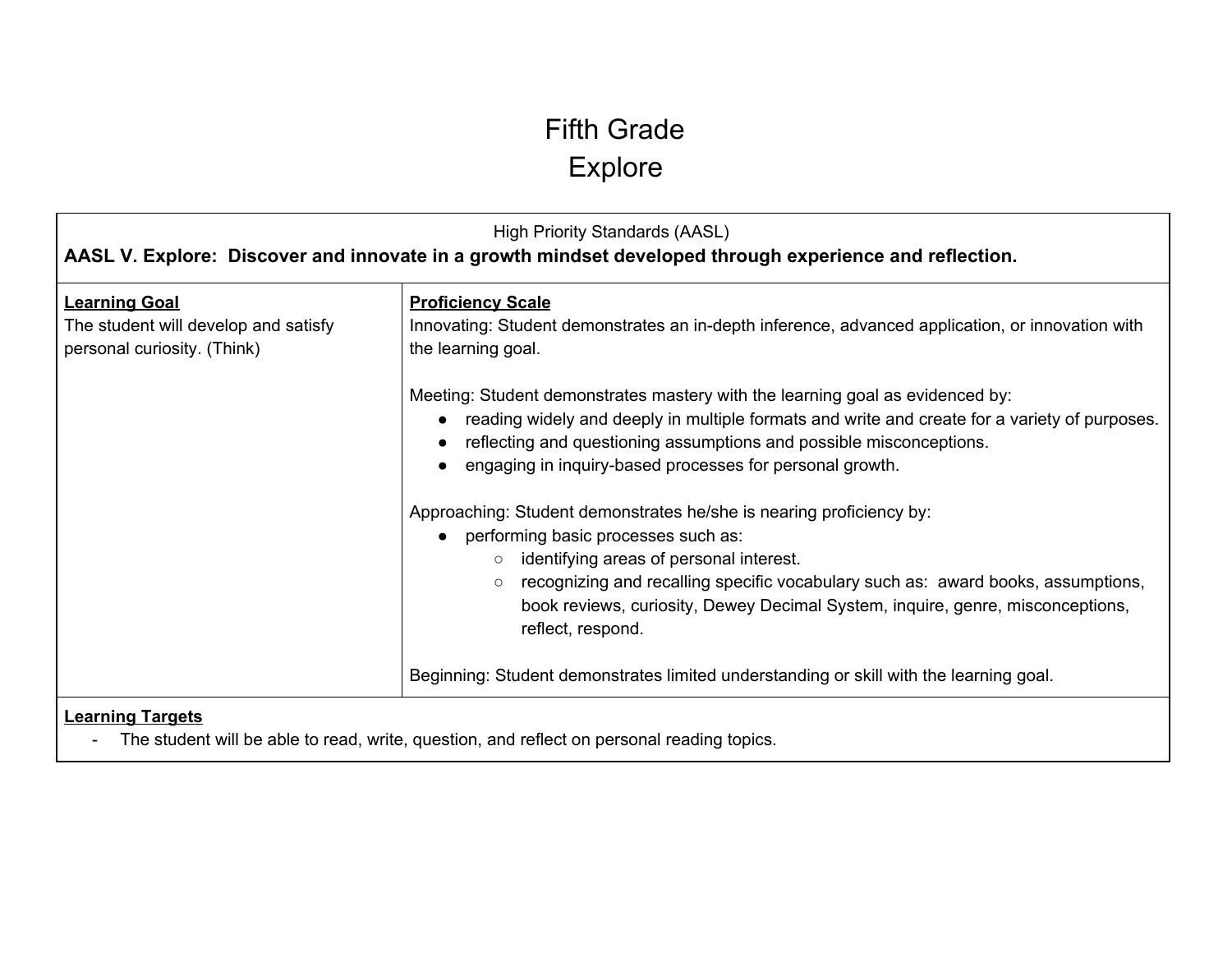| <b>High Priority Standards (AASL)</b><br>AASL V. Explore: Discover and innovate in a growth mindset developed through experience and reflection. |                                                                                                                                                                                                                                                                                                                                                                                                                                                                                                                                                                                                                                    |
|--------------------------------------------------------------------------------------------------------------------------------------------------|------------------------------------------------------------------------------------------------------------------------------------------------------------------------------------------------------------------------------------------------------------------------------------------------------------------------------------------------------------------------------------------------------------------------------------------------------------------------------------------------------------------------------------------------------------------------------------------------------------------------------------|
| <b>Learning Goal</b><br>The student will construct new knowledge.<br>(Create)                                                                    | <b>Proficiency Scale</b><br>Innovating: Student demonstrates an in-depth inference, advanced application, or innovation with<br>the learning goal<br>Meeting: Student demonstrates mastery with the learning goal as evidenced by:                                                                                                                                                                                                                                                                                                                                                                                                 |
|                                                                                                                                                  | problem solving through cycles of design, implementation, and reflection.<br>persisting through self-directed pursuits by thinking and making.<br>Approaching: Student demonstrates he/she is nearing proficiency by:<br>performing basic processes such as:<br>creating a plan.<br>$\circ$<br>modify a plan with feedback.<br>$\circ$<br>recognizing and recalling specific vocabulary such as: design process: problem,<br>$\circ$<br>collect information, brainstorm, analyze, develop solutions, gather feedback, growth<br>mindset.<br>Beginning: Student demonstrates limited understanding or skill with the learning goal. |
| Loarning Taracte                                                                                                                                 |                                                                                                                                                                                                                                                                                                                                                                                                                                                                                                                                                                                                                                    |

### **Learning Targets**

- The student will be able to create a product based on a curricular or a personal choice topic.

- The student will be able to attempt to construct new knowledge using a growth mindset.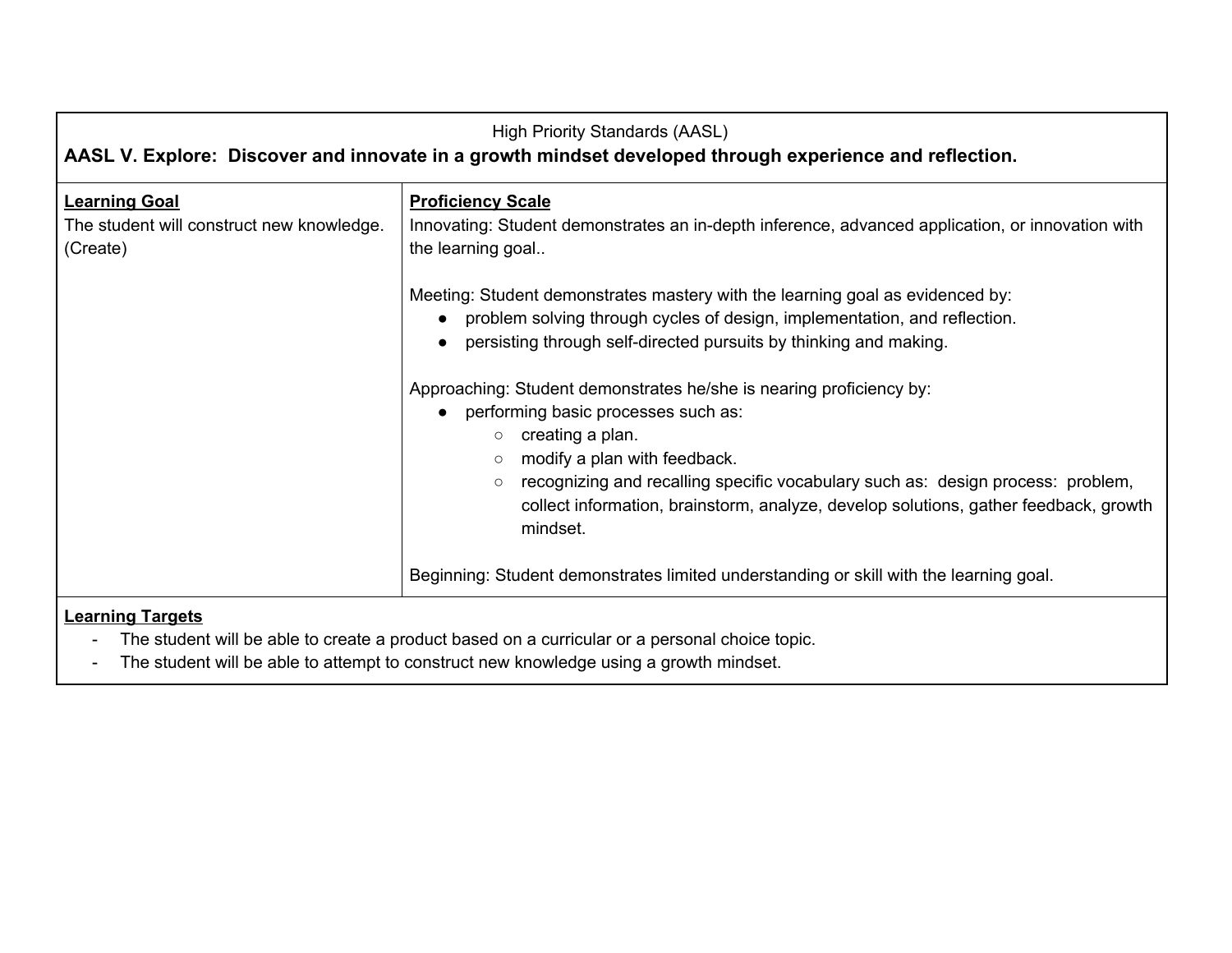| <b>High Priority Standards (AASL)</b><br>AASL V. Explore: Discover and innovate in a growth mindset developed through experience and reflection. |                                                                                                                                                                                                                                                                                                        |
|--------------------------------------------------------------------------------------------------------------------------------------------------|--------------------------------------------------------------------------------------------------------------------------------------------------------------------------------------------------------------------------------------------------------------------------------------------------------|
|                                                                                                                                                  |                                                                                                                                                                                                                                                                                                        |
| <b>Learning Goal</b><br>The student will engage with the learning<br>community. (Share)                                                          | <b>Proficiency Scale</b><br>Innovating: Student demonstrates an in-depth inference, advanced application, or innovation with<br>the learning goal.                                                                                                                                                     |
|                                                                                                                                                  | Meeting: Student demonstrates mastery with the learning goal as evidenced by:<br>expressing curiosity about a topic of personal interest or curricular relevance.<br>co-constructing innovative means of investigation.<br>collaboratively identifying innovation solutions to a challenge or problem. |
|                                                                                                                                                  | Approaching: Student demonstrates he/she is nearing proficiency by:<br>performing basic processes such as:<br>individually identifying solutions.<br>$\circ$<br>recognizing and recalling specific vocabulary such as: co-construct, innovation,<br>$\circ$<br>growth mindset.                         |
|                                                                                                                                                  | Beginning: Student demonstrates limited understanding or skill with the learning goal.                                                                                                                                                                                                                 |
| <b>Learning Targets</b><br>-The student will be able to express curiosity about a topic.                                                         |                                                                                                                                                                                                                                                                                                        |

-The student will be able to work together to identify solutions to a problem.

# Fifth Grade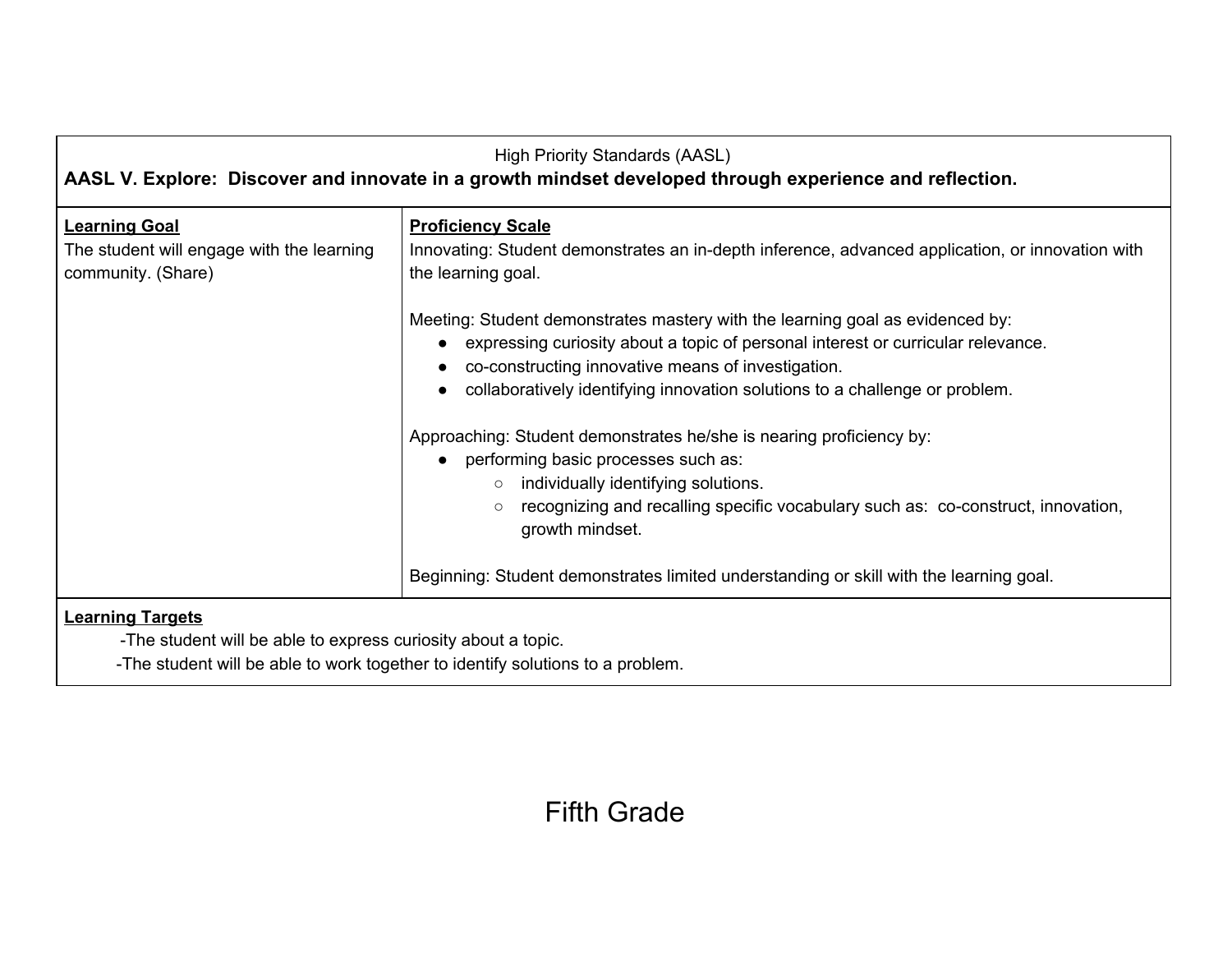# Engage

| <b>High Priority Standards (AASL)</b><br>AASL VI. Engage: Demonstrate safe, legal, and ethical creating and sharing of knowledge products independently while<br>engaging in a community of practice and an interconnected world. |                                                                                                                                                                                                                                                                                                                                                                                      |
|-----------------------------------------------------------------------------------------------------------------------------------------------------------------------------------------------------------------------------------|--------------------------------------------------------------------------------------------------------------------------------------------------------------------------------------------------------------------------------------------------------------------------------------------------------------------------------------------------------------------------------------|
| <b>Learning Goal</b><br>The student will follow ethical and legal<br>guidelines for gathering and using<br>information. (Think)                                                                                                   | <b>Proficiency Scale</b><br>Innovating: Student demonstrates an in-depth inference, advanced application, or innovation with<br>the learning goal.<br>Meeting: Student demonstrates mastery with the learning goal as evidenced by:<br>• responsibly applying information, technology and media to learning.<br>understanding the ethical use of information, technology, and media. |
|                                                                                                                                                                                                                                   | evaluating information for accuracy, validity, social and cultural context, and<br>appropriateness for need.                                                                                                                                                                                                                                                                         |
|                                                                                                                                                                                                                                   | Approaching: Student demonstrates he/she is nearing proficiency by:<br>• performing basic processes such as:<br>o acknowledging authorship.                                                                                                                                                                                                                                          |
|                                                                                                                                                                                                                                   | recognizing and recalling specific vocabulary such as: Acceptable User Agreement<br>$\circ$<br>(AUA), chat, cyberbullying, digital footprint, direct messaging, instant messaging,<br>Netiquette, profile, social media, texting.                                                                                                                                                    |
|                                                                                                                                                                                                                                   | Beginning: Student demonstrates limited understanding or skill with the learning goal.                                                                                                                                                                                                                                                                                               |
| <b>Learning Targets</b><br>The student will be able to utilize technology safely.                                                                                                                                                 |                                                                                                                                                                                                                                                                                                                                                                                      |

- The student will be able to utilize information, technology, and media ethically.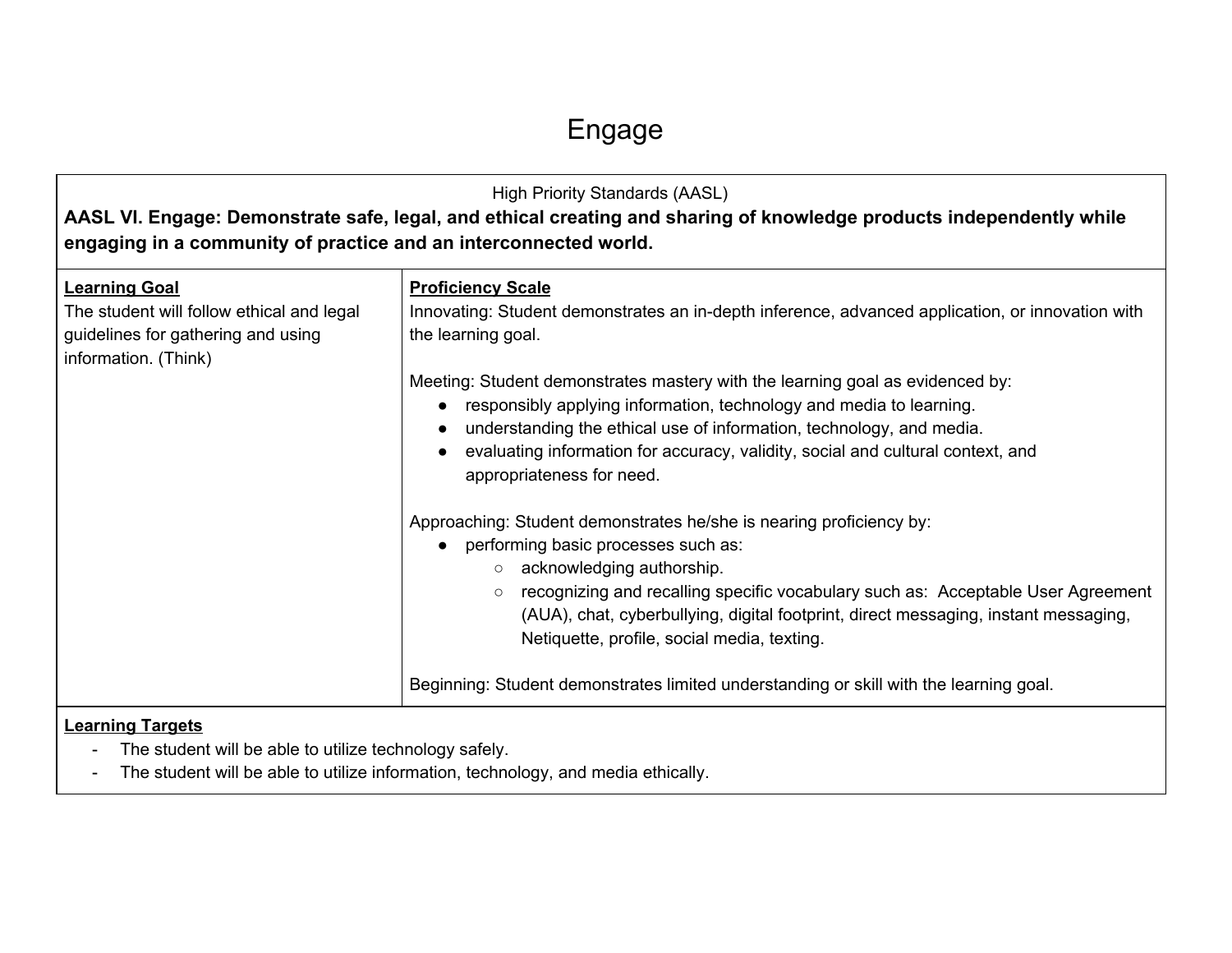| <b>High Priority Standards (AASL)</b><br>AASL VI. Engage: Demonstrate safe, legal, and ethical creating and sharing of knowledge products independently while<br>engaging in a community of practice and an interconnected world. |                                                                                                                                                                                                                                                                                                                                                                                                                                                                                                                                |
|-----------------------------------------------------------------------------------------------------------------------------------------------------------------------------------------------------------------------------------|--------------------------------------------------------------------------------------------------------------------------------------------------------------------------------------------------------------------------------------------------------------------------------------------------------------------------------------------------------------------------------------------------------------------------------------------------------------------------------------------------------------------------------|
| <b>Learning Goal</b><br>The student will use valid information and<br>reasoned conclusions to make ethical<br>decisions in the creation of knowledge.<br>(Create)                                                                 | <b>Proficiency Scale</b><br>Innovating: Student demonstrates an in-depth inference, advanced application, or innovation with<br>the learning goal.<br>Meeting: Student demonstrates mastery with the learning goal as evidenced by:<br>ethically using and reproducing others' work.<br>acknowledging authorship and demonstrating respect for the intellectual property of others.<br>including elements in personal-knowledge products that allow others to create content<br>appropriately.                                 |
|                                                                                                                                                                                                                                   | Approaching: Student demonstrates he/she is nearing proficiency by:<br>performing basic processes such as:<br>acknowledging authorship.<br>$\circ$<br>recognizing and recalling specific vocabulary such as: Acceptable User Agreement<br>$\circ$<br>(AUA), bibliography, cloud account, copyright infringement, intellectual property,<br>paraphrase, permissions, personally identifiable information, plagiarism, works<br>cited.<br>Beginning: Student demonstrates limited understanding or skill with the learning goal. |

### **Learning Targets**

-The student will be able to give credit to authors and illustrators.

-The student will be able to give credit to sources.

-The student will be able to follow the clearly stated policies of the Acceptable User Agreement (AUA).

-The student will be able to credit co-collaborators using limited identifiers (first/last name, cloud sharing account).